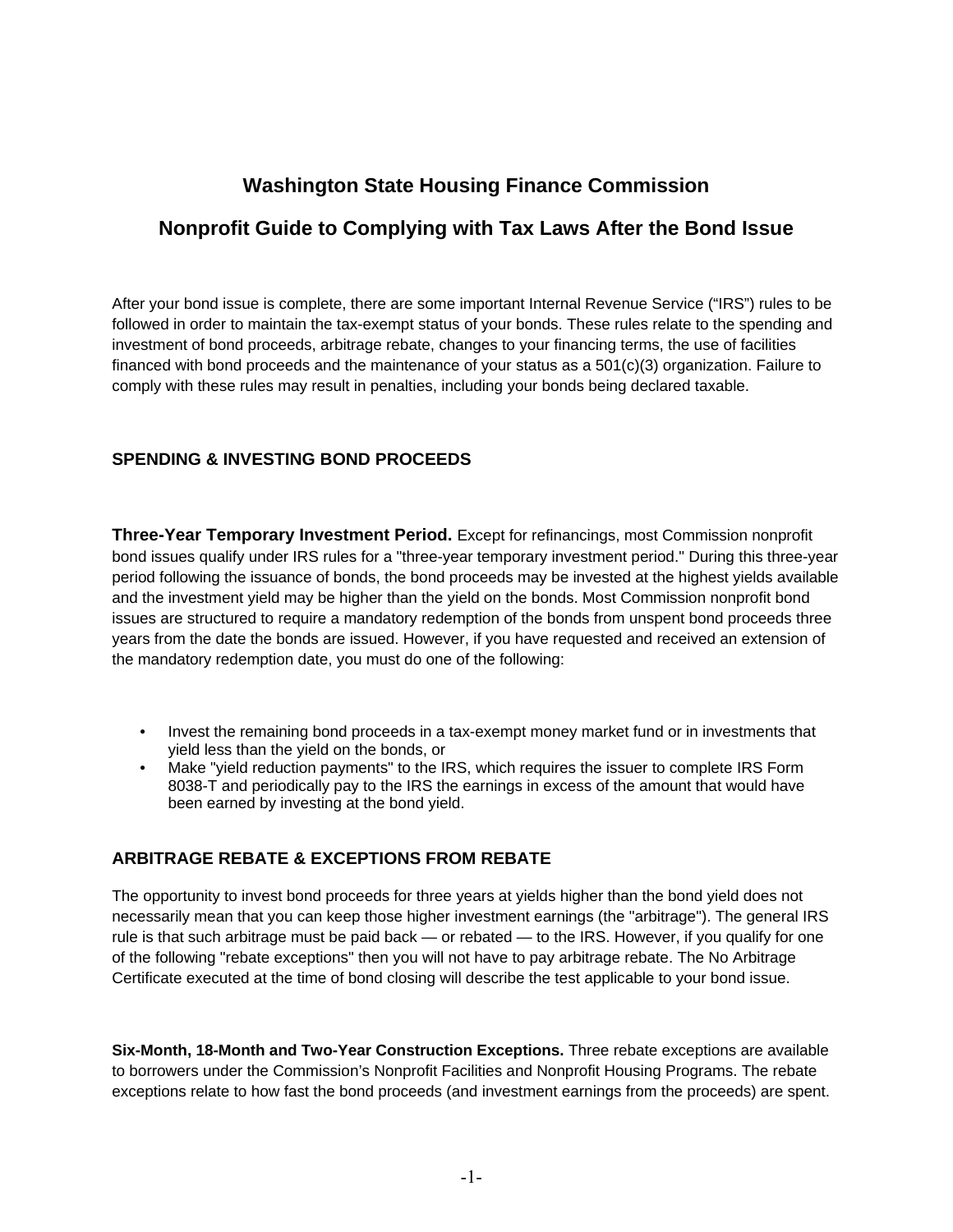- The shortest rebate exception allows the bonds to escape from arbitrage rebate if all of the bond proceeds and earnings are spent within **six months** of the date the bonds are issued.
- The next-shortest rebate exception allows the bonds to escape from arbitrage rebate if the bond proceeds and earnings are spent according to the following schedule: 15% within six months, 60% within one year and 100% within **18 months**. All of these periods are measured from the date the bonds are issued.
- The rebate exception allowing the longest period for expenditure of the bond proceeds and earnings is available only if at least 75% of the bond proceeds are spent for construction projects. The exception requires that the bond proceeds be spent according to the following schedule: 10% within six months, 45% within one year, 75% within 18 months and 100% within **two years** (all measured from the date of bond closing). (This exception is not available for bonds issued under the Commission's Multifamily Housing Program.)

Failing to meet any one of the targeted expenditure dates results in failure of the entire rebate exception. For example, if you met the 10% and 45% expenditure requirements for the two-year construction rebate exception, but failed the 75% expenditure requirement, the whole rebate exception is failed, and the bond issue is subject to rebate.

There are many nuances involved in satisfying the rebate exceptions, so you should review the No Arbitrage Certificate (the "tax certificate") prepared at the time the bonds were issued to determine the exact dates by which the bond proceeds (and the investment earnings) need to be spent and consult bond counsel or a rebate expert with any questions.

Qualifying for a rebate exception means that you do not have to pay the IRS the arbitrage earned during the three-year temporary investment period. However, as discussed above, if bond proceeds remain unspent at the end of that period, those proceeds must be either "yield restricted" or you must make yield reduction payments.

**Calculating Arbitrage Rebate.** If a bond issue does not qualify for any rebate exception, then the bonds are subject to certain arbitrage rebate requirements. Arbitrage rebate is not owed to the IRS unless the investment earnings average more than the bond yield. Even if you do not owe any arbitrage earnings to the IRS, the cost of calculating arbitrage rebate can itself be costly and must be done whether or not you owe anything. To satisfy the IRS rebate rules, you should keep track of the investments made with bond proceeds from the date the bonds are issued until all of the bond proceeds are spent. (It is important to do this even if you expect to qualify for one of the three time sensitive rebate exceptions. If none of the exceptions are satisfied, you will need to compute any rebate payments owed.)

Arbitrage rebate payments are due to the IRS **at least every five years** from the date the bonds were issued. If you make a rebate payment after all the bond proceeds have been spent and, as discussed below, no other funds are subject to rebate, you will not have to make any future computations. Rebate payments are made by filing IRS Form 8038-T. If no rebate is owed, then no filing with the IRS needs to be made. It is important, however, to keep records of the expenditures and investments of bond proceeds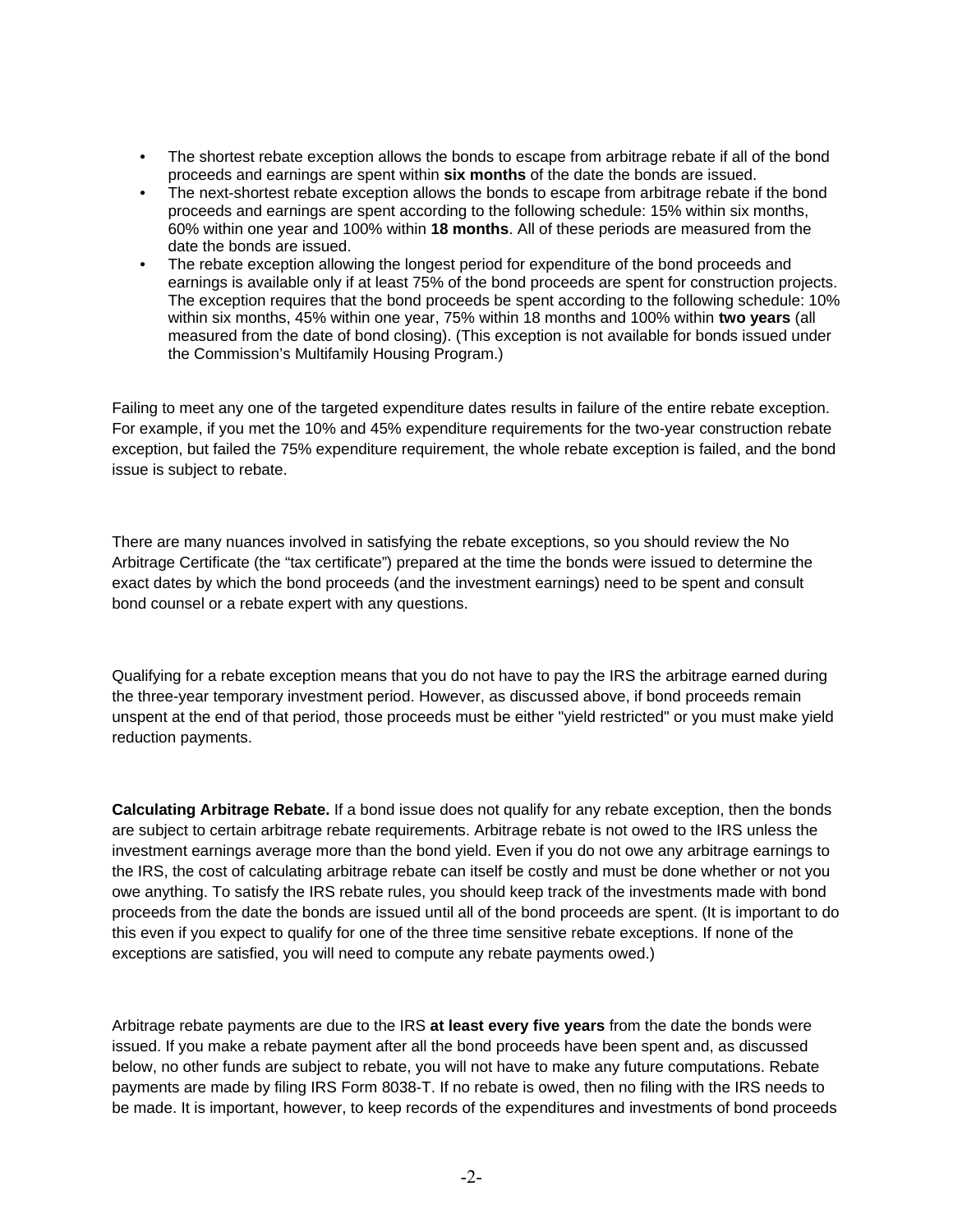(and amounts held in the funds described below) for at least three years from the date all of the bonds are completely paid off (or six years from the date of the record, if longer).

**Funds.** The Commission bond issues are generally structured to minimize opportunities for arbitrage rebate. The tax certificate signed at the time of bond closing describes the various funds associated with the bonds and the rebate requirements expected to be associated with each. You should review the tax certificate carefully with your counsel.

*Reserve Funds*. Sometimes Commission bonds, particularly those that are issued with bond insurance or other credit enhancement, have debt service reserve funds. Such funds provide money to pay the debt service due on bonds if project revenues are insufficient and may include reserves required by banks, Fannie Mae, Freddie Mac and other lenders in their loan documents. Bond proceeds may or may not be deposited into such reserve funds. Reserve funds that are appropriately sized in compliance with IRS rules may generally be invested for the term of the bonds at yields that exceed the bond yield. However, reserve funds **are** subject to arbitrage rebate regardless of whether they are funded with original bond proceeds and regardless of whether such fund qualifies to be invested at yields that exceed the bond yield.

*Bond and Debt Service Funds.* Most Commission bond issues also have bond funds or debt service funds (often containing principal and interest accounts) that are used to make regularly scheduled debt service payments. Most of these funds qualify for an exemption to the arbitrage investment and rebate rules. They generally may be invested at the highest rate of return available, and arbitrage rebate is not required.

*Other Funds.* Some Commission bonds also have repair, replacement and revenue funds. These funds may not be described in the bond documents, but may be required by lenders and credit providers. They generally are not subject to the arbitrage rebate rules and may be invested at yields that exceed the bond yield.

## **MAINTENANCE OF 501(c)(3) STATUS**

The tax-exemption of the interest on your bonds is derived from your organization's status as a 501(c)(3) organization. It is important to implement good corporate maintenance practices to continue your standing with the IRS. Any number of actions could jeopardize your status, including unreported changes to your mission, lobbying, failure to pay taxes on unrelated business income and excessive executive compensation. The IRS requires that 501(c)(3) organizations must file an IRS Form 990 annually and those that benefit from tax-exempt financing provide additional information on Schedule K to the IRS Form 990.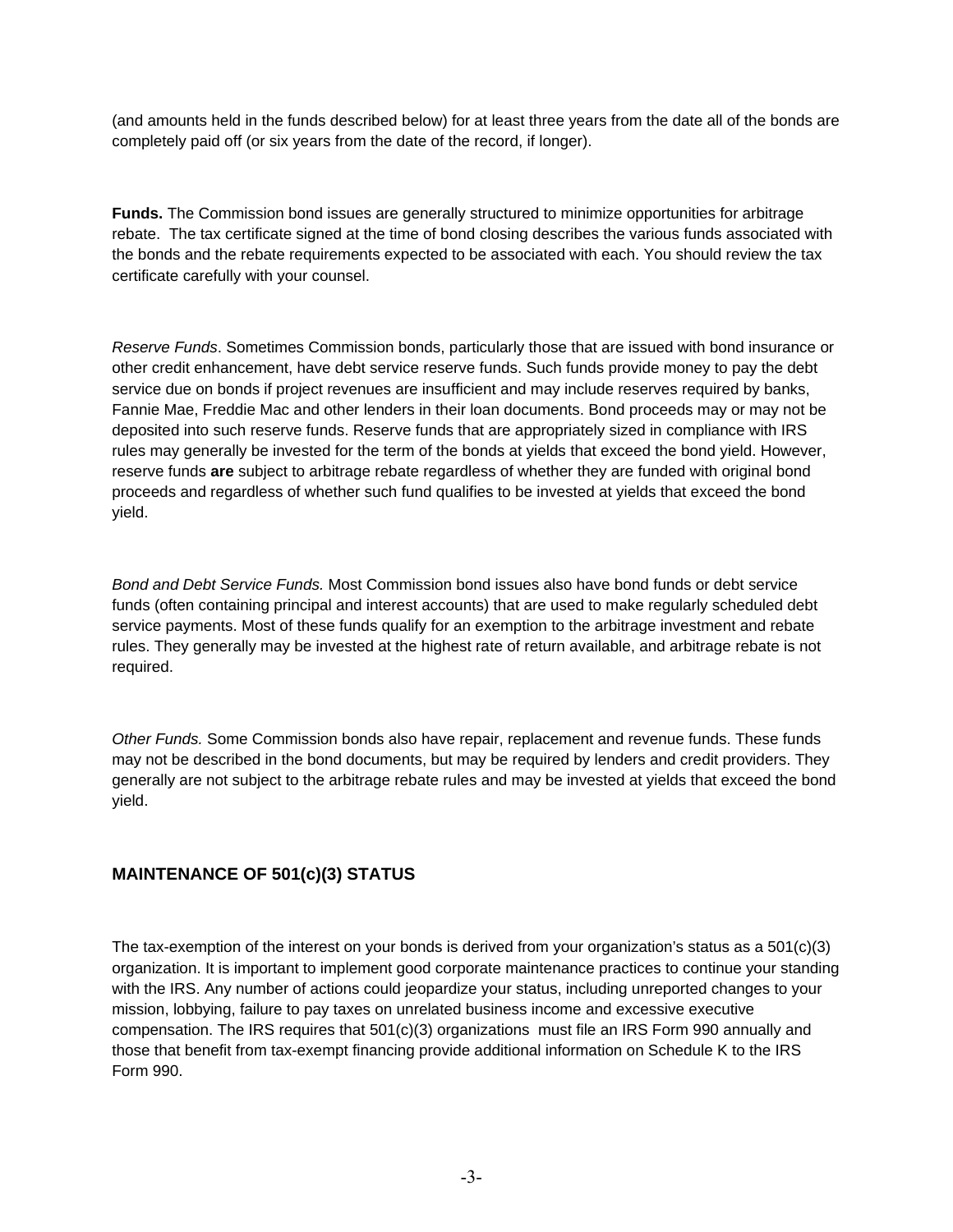The IRS has encouraged 501(c)(3) organizations which have issued tax-exempt bonds to adopt written post-issuance compliance procedures or guidelines to ensure continued compliance with applicable federal tax requirements. The IRS has specifically stated that 501(c)(3) organizations should conduct due diligence at regular intervals, identify the official or employee responsible for review, train the responsible official or employee, retain adequate records to substantiate compliance, and adopt procedures reasonably expected to timely identify noncompliance and to ensure the issuer will take steps to timely correct the noncompliance.

### **NON-QUALIFIED USE**

The facilities financed with the proceeds of your bonds must be owned by you and used in furtherance of your 501(c)(3) exempt purpose. The financed facilities cannot be leased to or used by any other person or entity unless the use is a short term use that complies with IRS regulations. Furthermore, the financed facilities cannot be managed by any other person or entity unless the management contract complies with the safe harbor guidelines in IRS Revenue Procedure 97-13.

#### **CHANGE IN USE**

In addition to the investment and arbitrage rebate rules summarized above, other important post-closing issues are the IRS "change in use" regulations. Projects financed with the tax-exempt bond proceeds should not be sold or changed from a qualifying use to a private business use before the bonds are completely paid off. This would include selling the project, using it for a purpose different than that intended at closing, involving third parties in the management of the project, leasing or renting all or parts of the project to third parties or failing to comply with tenant set-aside requirements, where applicable. If the project is sold or the use changes to a private business use through any of these means, then IRS rules require that the bonds be redeemed within 90 days or defeased to the first date on which they may be redeemed. In some instances, the rules also require that the Commission notify the IRS of this action. It is important to contact bond counsel for advice when considering changing the use of a facility financed with tax-exempt bond proceeds.

#### **CHANGING THE DEAL**

Changes to the terms of your financing can also adversely affect the tax-exempt status of your bonds. Extending the maturity of the bonds, changing the interest rate or payment dates or restructuring the financing can trigger a "reissuance" of the bonds. Unless properly documented, these types of changes can cause the bonds to lose their tax-exempt status. If you are planning to change the terms of your financing, you should contact the Commission and bond counsel.